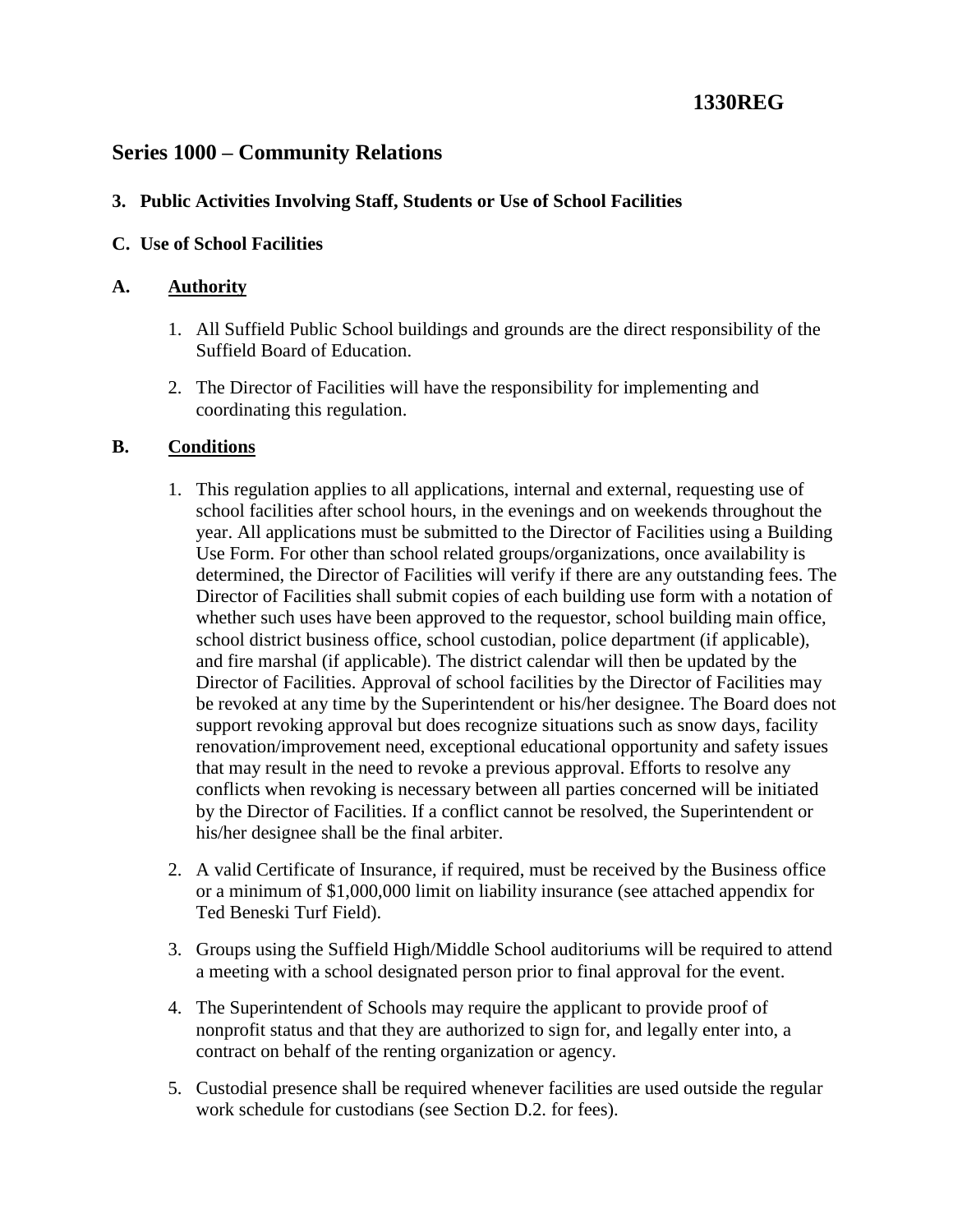- 6. Technician presence shall be required whenever an auditorium space is used (see Section D.4. for Fees).
- 7. Storage Storage of items needed specifically for approved events and programs shall be granted based on amount of storage needed and availability of storage space at the time of the event. The Director of Facilities will approve any requests for storage on school property for these events. There will be no additional fees charged for temporary storage. This storage shall not exceed 2 weeks in duration or it will be considered Long Term storage and all rules and fees will apply appropriately.
- 8. All rental fees and custodial charges will be paid to the Suffield Public School Business Office. Hiring and payment arrangements will be made by the Director of Facilities directly with the Suffield Police Department and/or Fire Department if determined to be required.
- 9. When school is canceled due to inclement weather or other emergencies, use of such school facilities shall also be canceled for that day.
- 10. When any cafeteria facility is being rented, the need for a cafeteria representative to be present shall be up to the discretion of the Superintendent of Schools or his/her designee.
- 11. If extra custodial support is needed due to the requested reservation, the custodial fee will be charged to the applicant.
- 12. If the applicant does not give a 24 hour notice of cancellation, a minimum two hour charge for custodial services will be billed to the applicant.
- 13. The Superintendent of schools shall have the authority to waive any charges in part or in-total.

### **C. Priority Use**

- 1. The Suffield Board of Education will recognize and schedule without conflict wherever possible the use of school buildings and grounds (except the Ted Beneski turf field) in the following priority order:
	- a. School Use
	- b. Suffield Parks and Recreation
	- c. Other Suffield Municipal Department or Agency
	- d. School, Child, or Education-related Non-Profit Organization or Agency
	- e. Suffield Non-Profit Service Organization or Agency
	- f. Other Non-Profit Organization or Agency
	- g. Other as approved by the Superintendent or his/her designee
- 2. Priority for use of the Ted Beneski Turf Field is as follows:
	- a. School Use
	- b. In-season sport for Suffield organizations
	- c. Out-season sport for Suffield organizations
	- d. Non-resident organizations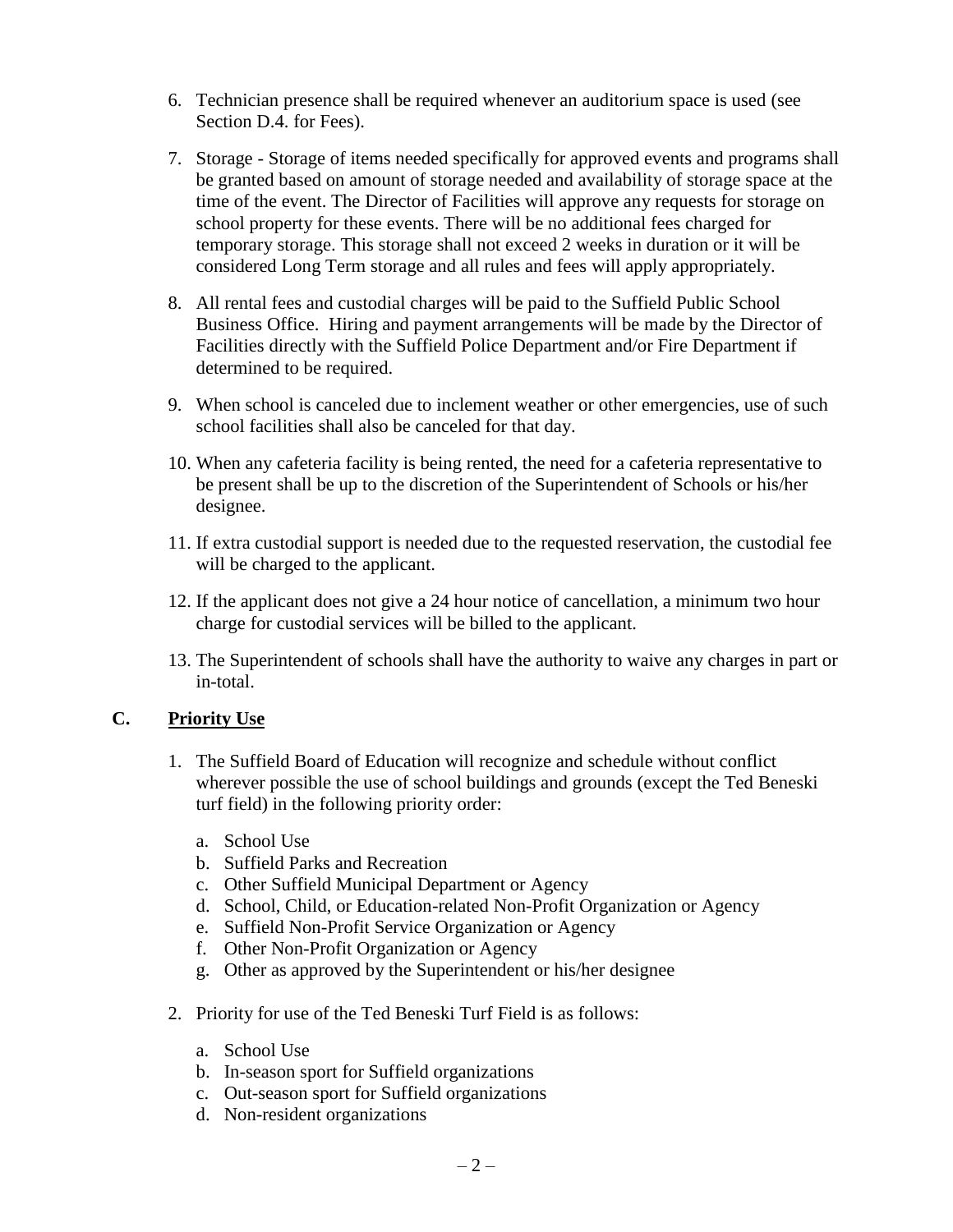3. Applications should be submitted four months prior to the event. Any applications received greater than four months out may get cancelled by priority. Any group requesting an event date after the four month window will not be able to bump any other group already booked. Any application received within 2 weeks of an event may be rejected based on the discretion of the Director of Facilities.

### **D. Charges for Non-School Use**

- 1. Rental Fee
	- a. There will be no rental charge for any non-school use (except the Ted Beneski turf field) scheduled by applicants described in Sections C.1.a - C.1.f. above.
	- b. There will be a rental charge for any non-school use scheduled by applicants described in Section C.1.f and C.1.g. above, as follows:

|                   | Sp/MIS | SMS/SHS               |
|-------------------|--------|-----------------------|
| Classroom (each)  | \$100  | \$100                 |
| Cafeteria         | \$500  | \$500                 |
| Kitchen           | \$500  | \$500                 |
| Auditorium        | N/A    | \$1500                |
| Gymnasium         | \$500  | \$1000                |
| Ted Beneski Field |        | see attached schedule |

Or at the discretion of the Superintendent and/or his/her designee.

- 2. Custodial Charge
	- a. All Schools

Custodial presence shall be required and a custodial fee charged to all applicants and users in Sections C.1.d through C.1.g. above. The Director of Facilities will determine the number of hours required per event and the custodial rate will be applied accordingly.

b. Custodial Rate

The Business Office will establish the custodial hourly rate on an annual basis. There will be a minimum custodial charge of two hours when applicable.

- 3. Technician Charge
	- a. Technician presence shall be required and a fee charged to all applicants using the Suffield High School/Middle School auditorium.
	- b. The business office will be a minimum Technician charge of two hours when applicable.
- 4. Police Charge
	- a. When police presence is required by local, state, or other regulation/code, the charge will be paid by the user.